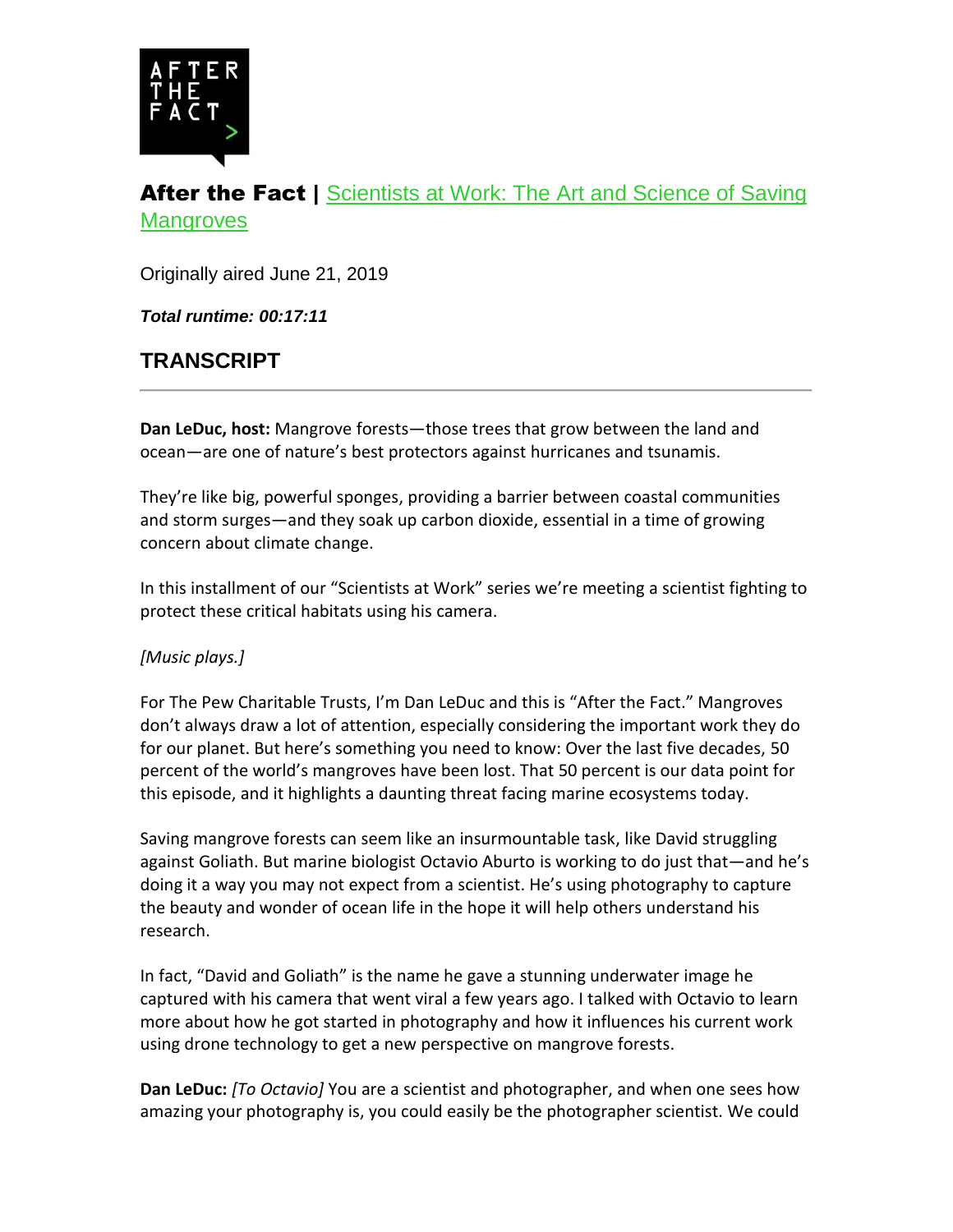

reverse those labels. Tell us how you got started in both science and photography and which came first.

**Octavio Aburto, 2019 Pew marine fellow and assistant professor, Scripps Institution of Oceanography:** I think the scientist started first, then the photographer.

Because in 1990, I went to study marine biology at the University of Baja California Sur. It's a state in Mexico in the peninsula of Baja California. And when I was a student, I was able to use video cameras and photography cameras to do my science.

My mom asked me what is the kind of job or the kind of studies that I was doing. So I started taking pictures for my mom in order to show her how beautiful it was, the life that I was studying.

**Dan LeDuc:** What a great audience because you've also said, I know, that scientists must be able to communicate their findings for them to have any impact. You need to be able to tell your mom what you're doing, and if you can do that, you can probably relate it to anybody, right?

**Octavio Aburto**: Yes. Actually, after I started taking all these images and after several years of conducting science and doing more photography, I really wanted to share all this photography to communicate science. So, after one moment, I started using the cameras to translate my science in pictures or in images that tell the stories that I wanted to tell, for not only my mom, also for a bigger audience.

**Dan LeDuc**: So much of science—I mean, if it's not communicated to those who can make policy decisions and the rest—is for naught. I mean, it's knowledge for knowledge's sake, but nothing can really happen unless it can be communicated.

**Octavio Aburto**: I think scientists, we have the responsibility to tell our stories and communicate our science in a different way. So this is what I have been doing in the last 10 years. And so far, in some topics, like marine protected areas or mangroves, I have gotten very interesting results in terms of inspiring decision-makers and society in general to make positive changes to protect and understand these ecosystems.

The majority of my work is in Mexico, but also I have been working in different Latin American countries. For the last 10 years, I have been supporting research and conducting research in the Gulf of California.

We have been studying artisanal fisheries. We have been studying coastal ecosystems and marine ecosystems. But also I have been studying or estimating how good or bad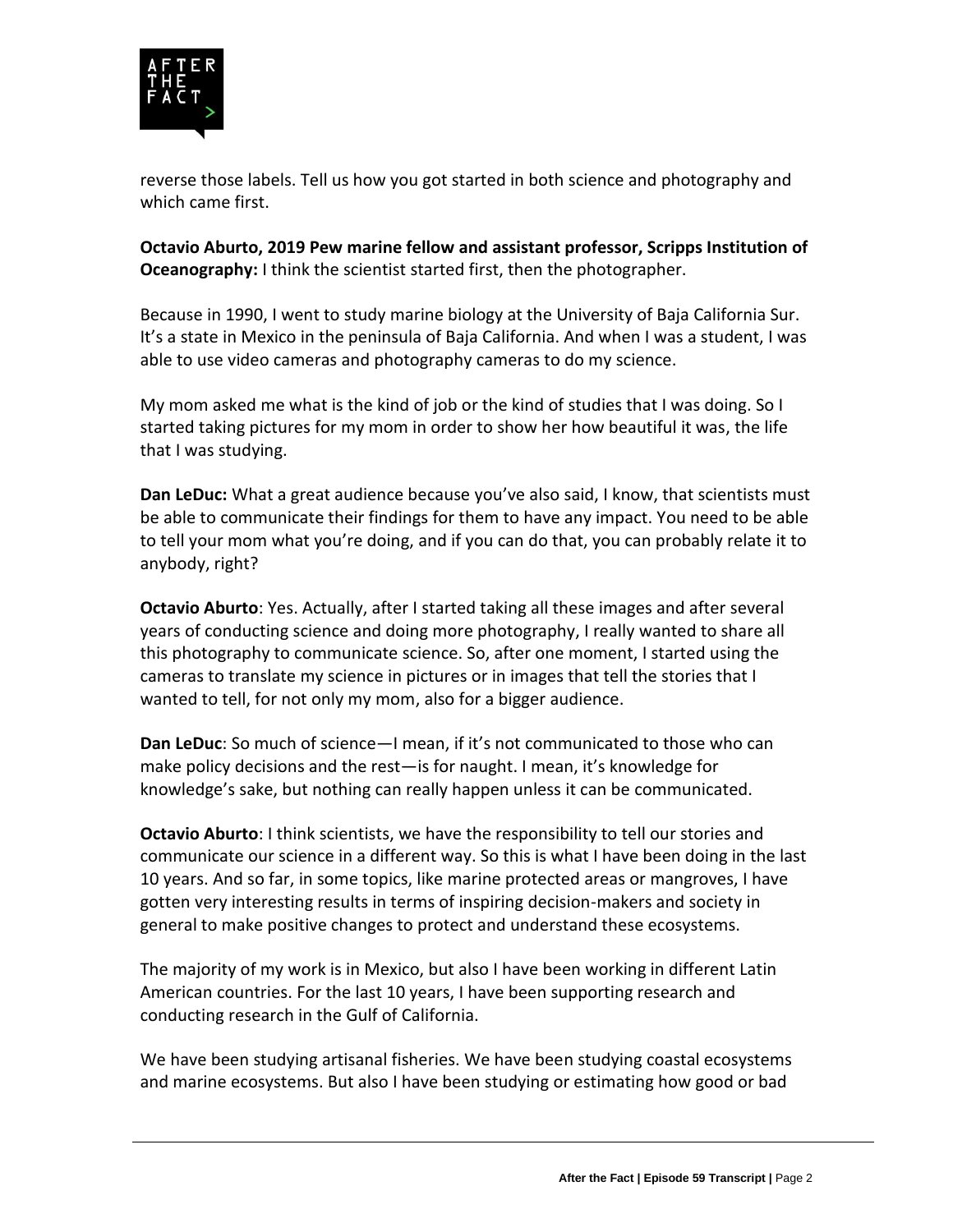

have been the results of the decisions to implement conservation efforts like, for example, marine protected areas or fisheries regulations.

*[Nature sounds and camera clicking.]*

**Dan LeDuc**: That's Octavio in the field, snapping photos along the coast of Baja California Sur in northwest Mexico.

*[Birds and insects, with running water.]*

**Dan LeDuc**: One of your most popular photographs is "David and Goliath." Popular in that more than 27 million people have seen it on the internet. We put it on our website, and what you see is this small diver standing on the seabed holding a camera, and a giant—what looks like a tornado of fish called "jacks"—right next to him.

**Octavio Aburto**: Yes, jacks, it's a family of fish that are very similar to tuna. Different from tunas, jacks spend most of their life close to reefs. And in this particular photograph, we capture a moment within their mating ritual.

These jacks perform this beautiful dance every year when the full moon of October and the full moon of November happen, and during that week these jacks congregate in big numbers. We have counted more than 6,000 of these individuals. And basically, they dance, and they move in these very amazing patterns. In that particular moment when I took that picture, they were creating this kind of tornado so that the fish were moving in a circular way from the bottom of the reef all the way to the surface. And it's almost 20 meters depth. So really, really it's an amazing ritual, an amazing behavior.

And during the full moon of these months, basically, they come to the surface, and they spawn. And this is the beginning of their life cycles. The larvae will be born in the water, and later they will go and find refuge in coastal habitats, like mangroves. And after some years, they will come back to the reef to repeat this life cycle. So it's very, very important for us as humans to understand that we need to protect each of these stages in order to don't disrupt this circle of life.

That picture, it took us three years to take this picture—to have the right conditions, the right visibility.

That picture actually was taken in one of these areas where conservation efforts have produced an amazing resource. This picture was taken in a tiny community that is called Cabo Pulmo, and the picture was taken with the help of a friend, his name is David, and he's in front of a big school of jacks.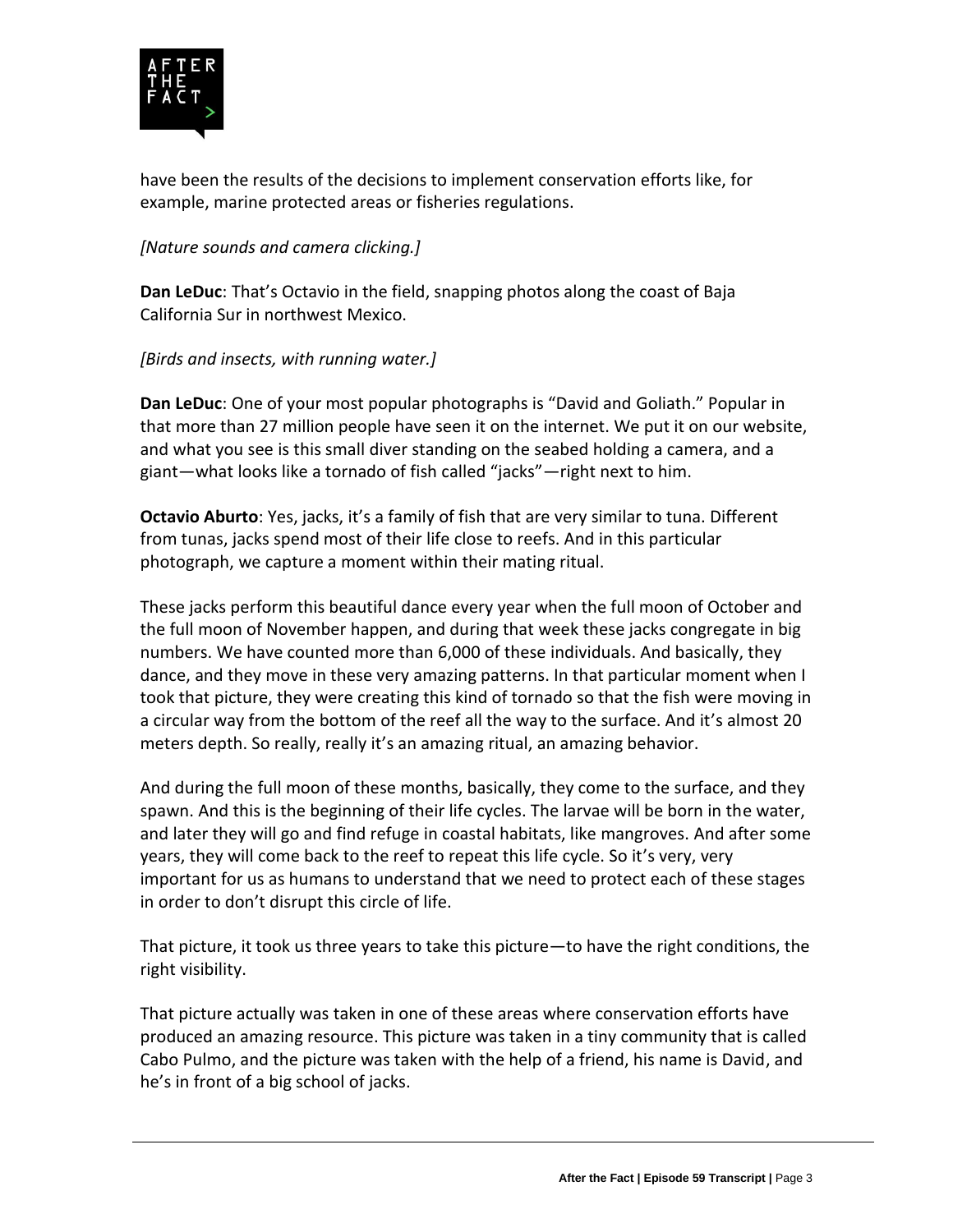

And I basically put the name of "David and Goliath" for this image because, well, first of all, his name is David. But I think the image represents the challenges that humans have in order to protect nature. Not only because these challenges are big but also because I think once humans realize that they can really, really make important positive impacts, they can recover marine ecosystems in an amazing way.

**Dan LeDuc**: You know, so much of your work has been underwater until now, but your new work is taking you up in the air and looking down on the water. Tell us about that.

**Octavio Aburto**: Yes, I have been working with coastal ecosystems as well, and one of the most fascinating ecosystems are mangrove forests. Mangroves are trees that live in the transition between the ocean and land. These trees evolve from terrestrial plants, but they adapted to live in this brackish water. And actually they use salty water to produce photosynthesis, and they have adaptation to excrete the salt and continue living in these conditions. It's very stressful conditions, but these trees can live along different coastal areas.

They are very, very important because they protect the shore, protect the coastal areas for many countries, and they produce many benefits for humans. For example, their roots create habitat for many juvenile fish, and also they capture a lot of carbon from the atmosphere, and they bury this carbon in their sediments. So the carbon sequestration that these trees generate, it's very, very large. Actually, per unit of area, mangrove forests are the ecosystems that sequester more carbon compared with other ecosystems.

**Dan LeDuc**: And so in a half century, we've lost half of our mangroves.

**Octavio Aburto**: Yes, that's correct. That is because there are many drivers, or many problems, that these forests are facing. They compete with other economic activities, human economic activities, compete with these mangroves. Like for example, in several countries, especially in the past, the shrimp aquaculture was one of the economic activities that replaced mangrove for shrimp ponds.

Nowadays there are other economic activities, like palm oil industry, that—it's basically competing and degrading these ecosystems. These palm trees compete with mangroves for resources, for fresh water, for space. So this industry is the one that, for example, in Indonesia and also in many other parts, like Mexico, is removing a lot of mangrove areas. And in certain places, even urban developments, especially tourism developments, basically this industry is replacing mangrove forests for hotel buildings and homes. So, there are different drivers and different problems that we are facing in order to stop mangrove deforestation now.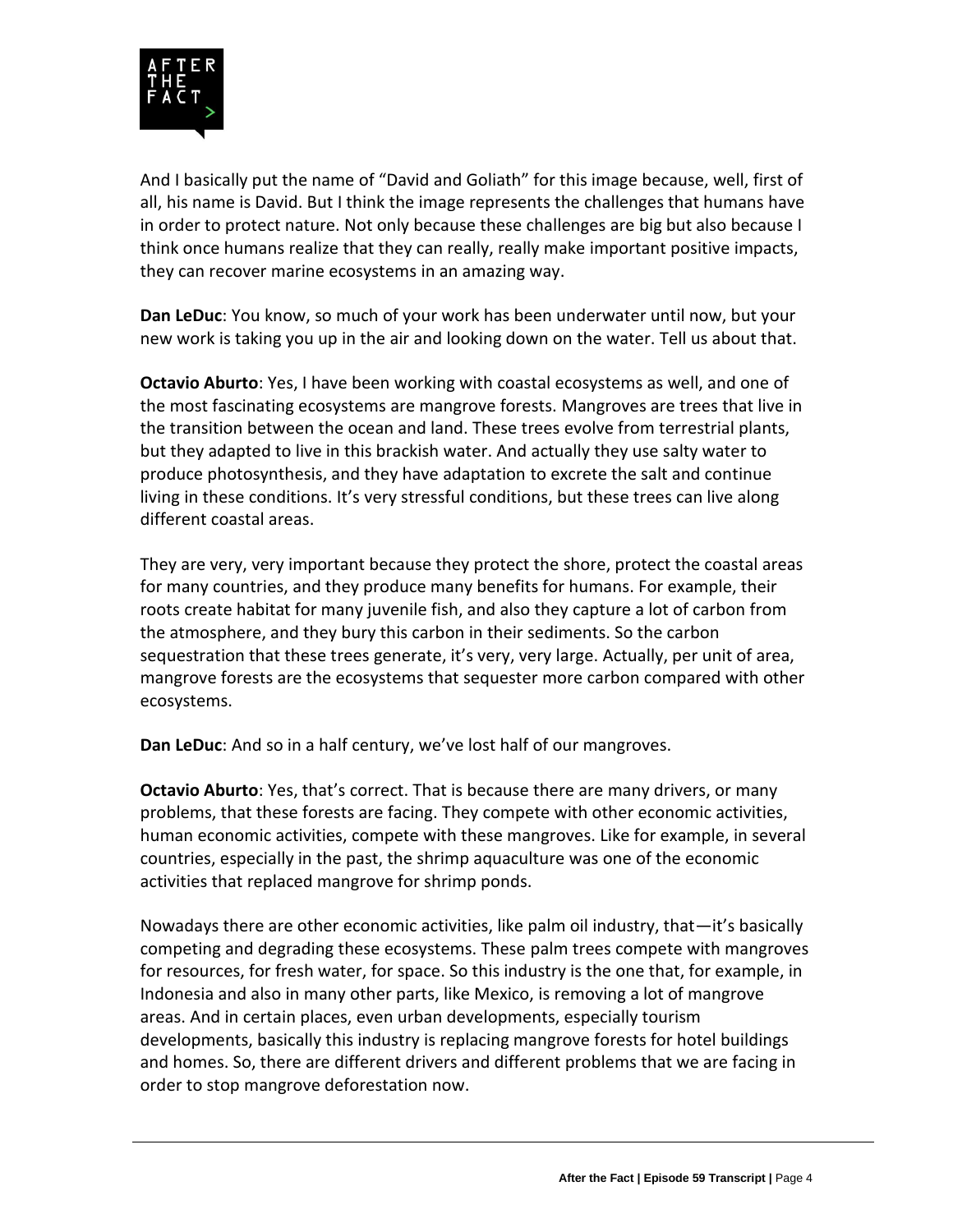

**Dan LeDuc**: So do you view part of your role as a scientist to help just people understand the value of the mangroves?

**Octavio Aburto**: Yes, I am trying to show to society, the general public, but also the decision-makers, that just having healthy mangrove forests, it could produce more economic benefits in the long term than replacing these ecosystems for any other kind of infrastructure. The problem right now is that when we remove these mangrove forests or a hectare of mangrove, we only consider the benefits for one economic activity.

**Dan LeDuc**: So how are you putting your photography to work to help understand what's happening to mangroves?

**Octavio Aburto**: Well, I'm doing two kinds of photography right now to understand the value of mangroves.

Right now, the technology that we have with satellite images, even that they have very nice resolution, is not quite the resolution that we need in order to separate between what is a mangrove and what is another kind of vegetation. And actually, the resolution is not enough yet to separate even between mangrove species. Like, for example, with satellite images, we cannot separate what is a red mangrove from a white mangrove or a black mangrove. So, we still need to have better satellite images and probably that will happen in the next five years.

But right now, with the drone technology, we can get that resolution with the drone technology. So we are using drones, and we are using very, very nice cameras to produce this three-dimensional map with very, very high resolution. And using that map, we are creating algorithms to separate between mangroves and non-mangroves and between different species of mangroves. And once we have enough resolution with the satellite images, these algorithms will be used by this other technology. So, in some way, we are using drones until we have enough resolution with the satellite images.

The other way that I am using the images is I am capturing beautiful portraits, beautiful images of these ecosystems, and every time that I have an opportunity to present these images and these portfolios in big auditoriums, or with students, or with young people, I always go and present this portfolio of images.

And the most important thing is that you can take this picture, you can send it to a decision-maker, or, you can post it in social media. And everyone will know what is happening and why all of us really, really should care about what is happening with these problems. So, this new perspective of taking an aerial picture to understand a problem of a forest is changing radically how we are doing science and how we should